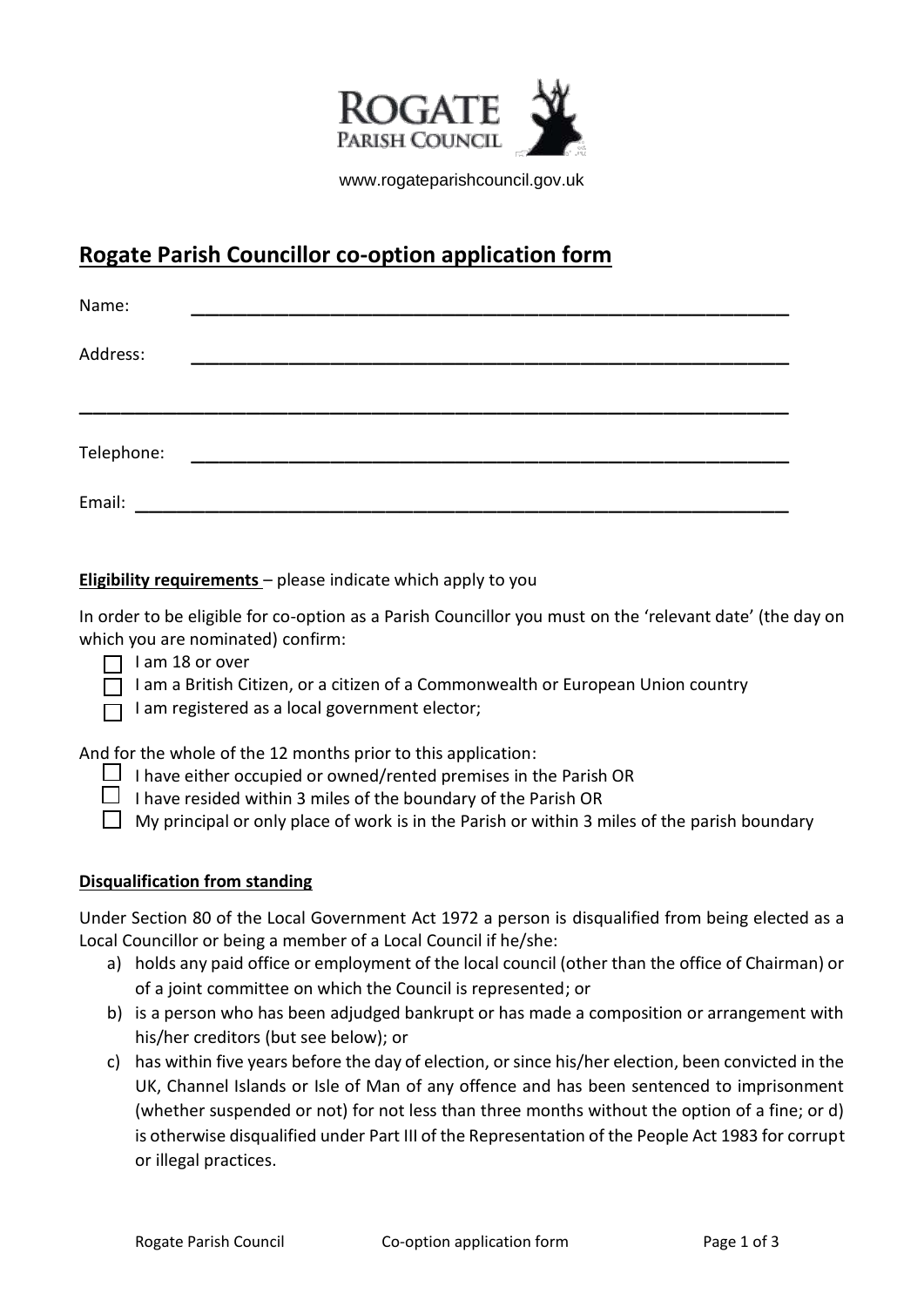In b) above, the disqualification for bankruptcy ceases in the following circumstances: -

- i. if the bankruptcy is annulled on the grounds that either the person ought not to have been adjudged bankrupt or that his/her debts have been fully discharged; or
- ii. if the person is discharged with a certificate that the bankruptcy was caused by misfortune without misconduct on his/her part;
- iii. if the person is discharged without such a certificate.

In (i) and (ii) above, the disqualification ceases on the date of the annulment and discharge respectively. In (iii), it ceases on the expiry of five years from the date of discharge.

 $\Box$  I confirm I am not disqualified from standing for any of the reasons given above

I (name) and the state of the state of the state of the state of the state of the state of the state of the state of the state of the state of the state of the state of the state of the state of the state of the state of t eligible to apply for the vacancy of Rogate Parish Councillor, and that the information given on this form is a true and accurate record.

 $Signed$ 

Dated \_\_\_\_\_\_\_\_\_\_\_\_\_\_\_\_\_\_\_\_\_\_\_\_\_\_\_\_\_\_\_\_\_\_

*All information you provide will be copied to Councillors only and will be treated in strict confidence. The information will not be made available to members of the public. If you are not co-opted the information will be destroyed/deleted at the end of the co-option process; if appointed it will be kept on file while you remain a councillor.* 

## **About yourself**

Please introduce yourself and tell us why you consider you would be the best candidate for the vacancy.

Points to cover could include:

- Length of residence in the Parish if appropriate
- Membership and involvement with any community associations, voluntary work etc within the Parish or elsewhere
- Particular interests or concerns relating to the Parish.
- Any skills or experience you have that may be relevant to Rogate Parish Council. These may be professional, but don't forget any you may have from other things you are involved with.